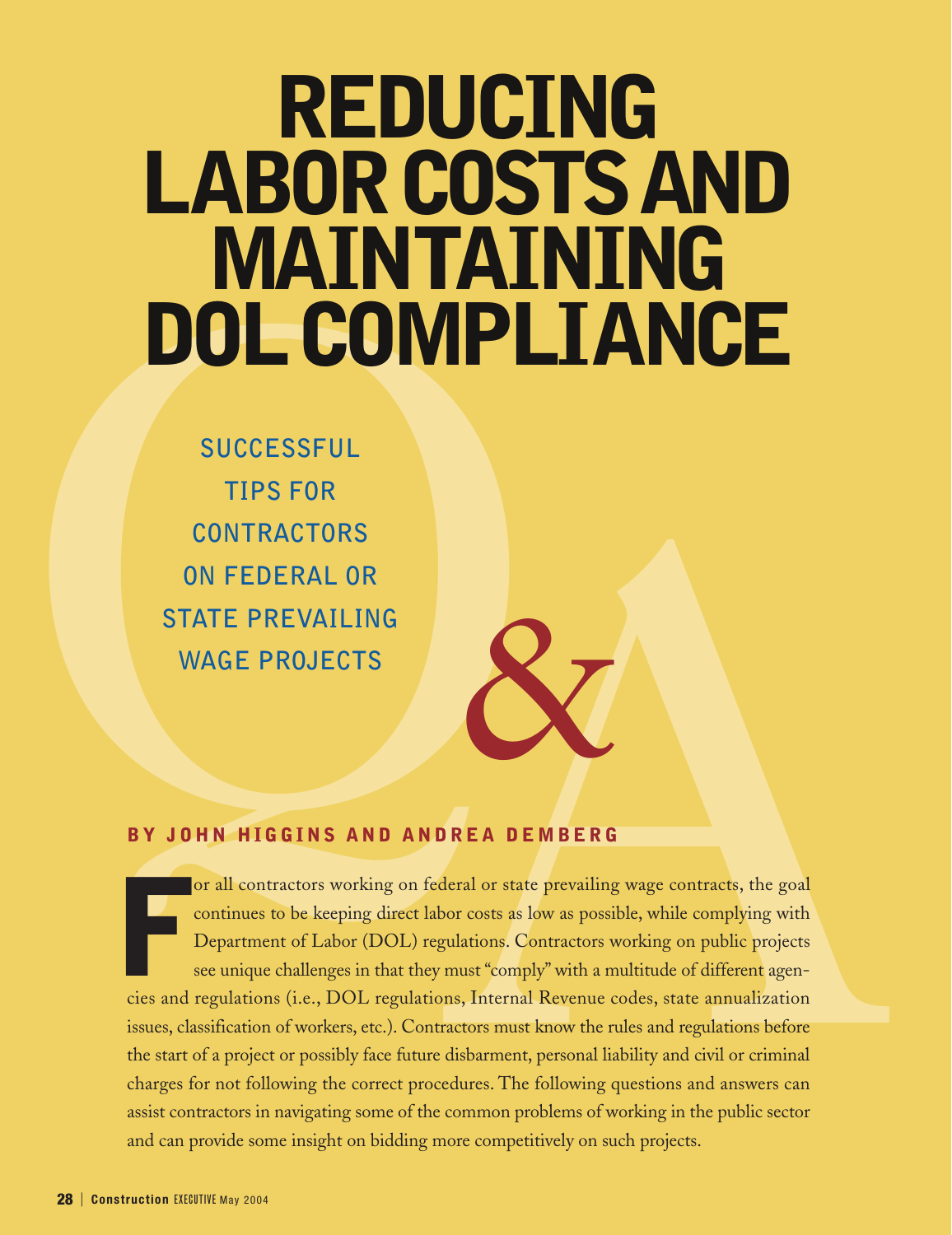**Q** What is a prevailing wage project? **A** Generally, a prevailing wage project involves construction, reconstruction, maintenance or demolition on behalf of a public agency. All federal construction projects in excess of \$2,000 must comply with the rules and regulations outlined in the Davis-Bacon Act (www.dol. gov/esa/programs/dbra). In addition to the federal Davis-Bacon Act, more than 30 states have prevailing wage laws referred to as "little Davis-Bacon Acts." Although many states follow the federal Davis-Bacon Act, state thresholds for coverage may be greater and the provisions and implementation of state regulations may differ.

**Q** What are the primary requirements a contractor must adhere to on a prevailing wage project?

**A** The Davis-Bacon and Related Acts (DBRA) require a contractor and all subcontractors to pay the prevailing wage: a predetermined wage and fringe benefit amount to all covered construction trades. Because these wage rates may typically be higher than the average private rate of pay, it is important to determine whether the related acts apply. Furthermore, the general contractor in most cases is ultimately responsible for prevailing wage compliance by its subcontractors.

**Q** How is it determined if a project is subject to the related acts and how does a contractor determine the correct wage and fringe benefit supplements?

**A** Typically, there will be a statement or clause in the contract/subcontract or the inclusion of a wage schedule. If none exists, then the contractor should ask the procuring agency or contracting officer if the project involves any federal or state funds. Davis-Bacon wage determinations must be used in accordance with the provisions of regulations, 29 CFR Part 1, Part 3 and Part 5. In most cases, the appropriate federal rates can be found on the federal DOL website, www.access.gpo.gov/davisbacon. Many states list these wage schedules on www.dol.gov/esa/contacts/state\_of.htm. If both federal and state funds are involved, generally the higher rates will prevail.

Some of the most common mistakes contractors make in the payment of prevailing wages include:

- Use of the wrong wage schedule (i.e. building, heavy, highway or residential).
- Misclassification of workers. Contractors must keep detailed records and supply certified payroll reports to the contracting agencies detailing the number of hours each employee works at each craft. Because the same worker may perform multiple duties, a contractor may want to require each employee to sign off weekly on the number of hours performed at each craft.
- Overtime payment. The Davis-Bacon Act does not require the contractor to calculate overtime on fringe benefit supplements, even if paid as cash wages (29

CFR 5.32). On a state-funded project, contractors should check with the state Department of Labor regarding overtime payments.

- Helper or apprentice classification. Currently there is no federal classification for a helper (states may vary). Apprentices must be enrolled, registered and attend a DOL-approved training program. Furthermore, ratios may apply as to the number of apprentices to journeyman.
- Travel time. Prevailing wages apply to "site of work" only. As such, contractors are not required to pay for travel time from an employee's home to a covered project or for the delivery of materials to a covered site (29 CFR 5.2). If employees meet at the place of work then travel to the site, a contractor may be subject to the payment of prevailing wages.

#### **Table 1.Your Company Savings**

The following illustrates the savings if a company pays the entire fringe benefit rate into a bona-fide benefit plan.

| Trade: Laborer<br>Base Wage Rate:<br>Fringe Benefit Rate:<br><b>Total Hourly Prevailing Rate:</b>            | \$16,00<br>\$8.00<br>\$24.00                    |                                                                   |  |
|--------------------------------------------------------------------------------------------------------------|-------------------------------------------------|-------------------------------------------------------------------|--|
|                                                                                                              | <b>Fringe Benefits</b><br>Paid as<br>W-2 Income | <b>Fringe Benefits</b><br>into a Bona-Fide<br><b>Benefit Plan</b> |  |
| <b>Total Hourly Prevailing Rate</b><br>Fringe Benefits:<br>(Health, Pension, etc.)<br>Net Hourly W-2 Income: | \$24,00<br>\$0.00<br>\$24.00                    | \$24.00<br>\$8.00<br>\$16.00                                      |  |
| Payroll Burden (Based on 25%)<br>(FICA, FUTA, SUTA, Workers<br>Compensation Premiums*,                       | $\times$ .25<br>\$6.00                          | $\times$ .25<br>\$4.00                                            |  |
| <b>Public Liability Premiums)</b><br>Hourly Savings Per Employee                                             |                                                 | \$2.00<br><b>2000</b> hrs per year<br>X<br>\$4,000.00             |  |
| Annual Savings Per 10 Employees<br>*where applicable                                                         |                                                 | $\times$ 10<br>\$40,000                                           |  |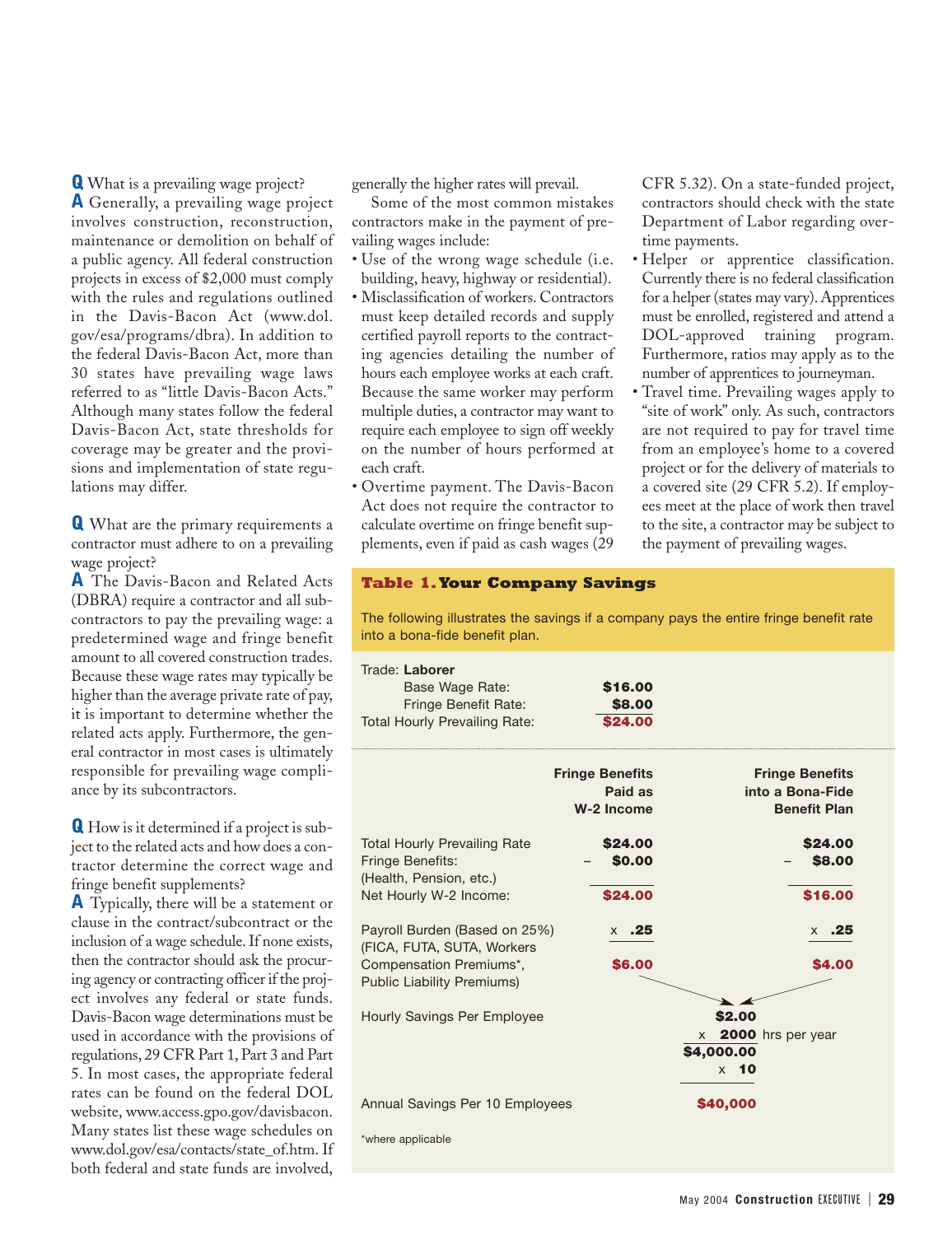#### REDUCING LABOR COSTS

| <b>Table 2. Example of Hourly Credit for Benefits Provided</b> |              |                          |                            |                   |                     |                     |                 |                     |                           |                                             |
|----------------------------------------------------------------|--------------|--------------------------|----------------------------|-------------------|---------------------|---------------------|-----------------|---------------------|---------------------------|---------------------------------------------|
| <b>Trade</b>                                                   |              | A<br><b>Base</b><br>Wage | B<br><b>Fringe</b><br>Rate | C<br><b>Total</b> | D<br><b>Medical</b> | Е<br><b>Holidav</b> | <b>Vacation</b> | G<br><b>Pension</b> | Sub-Total                 | <b>Taxable</b><br><b>Benefits</b> Cash Wage |
| Roofer                                                         | A            | \$25.00                  | \$12.25                    | \$37.25           | \$1.31              | \$0.46              |                 |                     | $$0.38$ \$ 10.09 \$ 12.25 | \$25.00                                     |
|                                                                | B            | \$25.00                  | \$12.25                    | \$37.25           | \$4.12              | \$0.46              |                 |                     | $$0.38$ \$ 6.25 \$ 11.22  | \$26.03                                     |
| Sheetmetal                                                     | $\mathsf{A}$ | \$27.48                  | \$14.08                    | \$41.56           | \$1.31              | \$0.46              | $$0.38$ $$$     | 6.87 \$             | 9,03                      | \$32.53                                     |
|                                                                | B            | \$27.48                  | \$14.08                    | \$41.56           | \$4.12              | \$0.46              |                 |                     | $$0.38$ \$ 6.87 \$ 11.84  | \$29.72                                     |

#### • Rate changes during a contract. After a federal contract is awarded, the rate cannot change. However, many states may require updated rates throughout the course of the covered project.

**Q** How can a contractor meet prevailing wage obligations under the related acts? **A** A contractor or subcontractor, at their discretion, can fulfill their obligations by paying any combination of wages and benefits as long as it totals the amount listed on the wage determination. (Some states, such as New York, may require contractors to pay at least the wage rate as W-2 income, 29 CFR 5.31a/b.)

**Q** What is the most cost-effective way for a contractor to discharge its obligation? **A** By providing qualified fringe benefits in lieu of cash wages a contractor can significantly lower its direct labor cost (see table

#### **Table 3. How Prevailing Wage Contributions Benefit the Owners and Top Staff**

The same contributions that satisfy prevailing wage obligations can benefit you in another way. Prevailing wage contributions can be used to offset the amount of profitsharing contribution a prevailing wage worker would otherwise receive under the profitsharing plan, without an additional contribution from the company.

#### **Profit-Sharing Offset**

If an employer has been making fringe benefit contributions for prevailing wage workers at a rate of 10 percent of compensation and the employer then decides to make a similar profit-sharing contribution, the employer may only need to make a contribution for the non-prevailing wage workers. This can allow you to target profitsharing contributions more effectively to the key employees and company owners.

|            |                                             |           |           | $10%$ of           | <b>Profit</b>       |              |
|------------|---------------------------------------------|-----------|-----------|--------------------|---------------------|--------------|
|            |                                             |           |           | <b>Pay Profit</b>  | <b>Sharing</b>      | Profit       |
|            |                                             | <b>PW</b> | PW as $%$ | <b>Sharing</b>     | <b>Contribution</b> | Sharing      |
|            | <b>Employees Compensation Contributions</b> |           | of Pay    | <b>Calculation</b> | <b>Due</b>          | <b>Saved</b> |
| Jones (PW) | \$30,000                                    | \$6,000   | 20%       | \$3,000            | 0.00<br>S           | \$3,000      |
| Smith (PW) | \$40,000                                    | \$4,000   | 10%       | \$4.000            | 0.00<br>S           | \$4,000      |
| Owner      | \$100,000                                   | \$0.00    | 0.0%      | \$10,000           | \$10,000            | \$0.00       |
| Accountant | \$60,000                                    | \$0.00    | 0.0%      | \$6,000            | \$6,000             | \$0.00       |
|            |                                             |           |           | \$23,000           | \$16,000            | \$7,000      |

This example shows the cross testing of a profit-sharing plan with a prevailing wage plan. This saved the employer \$7,000 in profit-sharing contributions, while allowing the owner to receive a 10 percent contribution.

*(The profit-sharing document must have the appropriate language permitting the offset of the profit-sharing contributions against the prevailing wage contributions.)* 1). Generally, fringe benefits paid as a bona-fide fringe benefit, instead of paid to an employee as part of W-2 income, are not subject to payroll taxes and workers compensation (each state may have different regulations in regard to what is considered renumeration for purposes of workers compensation).

**Q** What is considered a bona-fide fringe benefit?

- **A** cash benefits—vacation, holiday, sick pay or supplemental unemployment;
- insured benefits—hospitalization, medical, dental, life or disability; and
- pension benefits.

**Q** What is not considered a bona-fide fringe benefit?

- **A** uniform/tool allowances;
- fringe benefit costs for non-prevailing wage employees;
- fringe benefit costs for non-prevailing wage work;
- use of company vehicles;
- employers' contributions to social security or any other statutory benefits;
- the company's administrative costs unless integrated into premium rates or pension costs; and
- mileage.

**Q** Can a contractor take "credit" for bonafide fringe benefits it currently provides? **A** Yes, in 29 CFR 5.27 it states, "the contribution for fringe benefits must be made pursuant to a fund, plan or program." An hourly equivalent cost for each bona-fide benefit paid by the employer then can be deducted from the specified fringe benefit amount. A contractor can calculate that hourly amount by dividing the annual costs of bona-fide benefits by the actual hours worked on both public and private work or 2,080 hours. (See table 2.)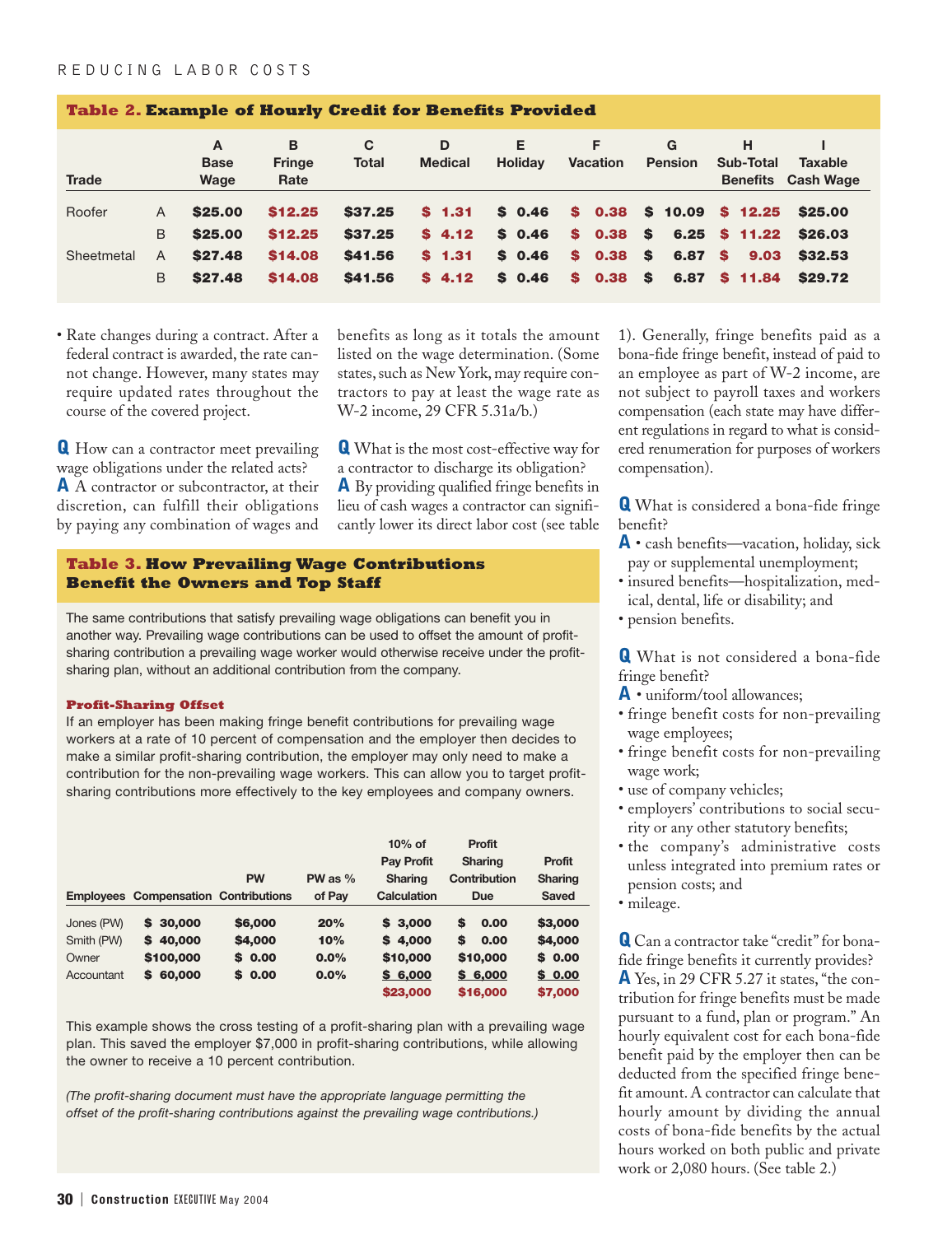#### **Table 4. Using Prevailing Wage Contributions to Boost The Amount Company Owners and Top Staff Can Defer**

When an employer makes prevailing wage contributions for its field workers, this money can be counted as if the employees actually chose to defer the money from their paycheck when determining the amount company owners and top staff can put into the plan. This is very important because otherwise company owners would likely either not be eligible to participate in the retirement plan owing to strict IRS participation rules, or would only be able to participate on a very limited basis. Conventional plans and administration often fail to utilize this simple yet very important fact.

#### **401k WITHOUT Prevailing Wage Boost**

(most traditional 401(k) plans do not have this boost provision)

| NHCE <sub>s</sub> *<br>Secretary<br>Bookkeeper<br>20 PW Employees<br><b>Totals (NHCEs)</b> | S<br>S | Pay<br>25,000<br>35,000<br>\$1,100,000 | <b>Deferrals</b><br>\$1,000<br>\$1,400<br>\$11,000<br>\$13,400 | PW*<br><b>Contributions</b><br>N/A<br>N/A<br>\$0<br>\$0                                           | Average<br>Deferral %<br>4.00%<br>4.00%<br>1.00% | Test<br>4.00%<br>4.00%<br>20.00%<br>28.00%              |  |
|--------------------------------------------------------------------------------------------|--------|----------------------------------------|----------------------------------------------------------------|---------------------------------------------------------------------------------------------------|--------------------------------------------------|---------------------------------------------------------|--|
|                                                                                            |        |                                        |                                                                | NHCE Actual Deferral Percentage<br>Computed Maximum Allowed HCE Deferral Percentage (w/out Boost) | Divide by # of NHCEs                             | $\div$ 22 employees<br>1.28%<br>X <sub>2</sub><br>2.56% |  |

\*If a plan does not have a boost provision, any PW contributions do NOT factor into the Average Deferral Test *(If the NHCE A.D.P. is below 2 percent, the HCE Deferral percent is 2 times the NHCE A.D.P.)* (NHCE means Non-Highly Compensated Employees)

| <b>HCE<sub>s</sub></b> |           |                  |                      | Actual     | <b>Max</b>     | <b>Max</b>      | <b>HCE</b>           |
|------------------------|-----------|------------------|----------------------|------------|----------------|-----------------|----------------------|
|                        |           |                  | <b>PW</b>            | Average    | Deferral %     | <b>Deferral</b> | <b>Taxable</b>       |
|                        | Pav       | <b>Deferrals</b> | <b>Contributions</b> | Deferral % | <b>Allowed</b> | Amount          | Excess*              |
| Owner                  | \$170,000 | \$12,000         | N/A                  | 7.06%      | 2.56%          | \$4.352         | $(S \t 7, 648)$      |
| Manager/Son            | 90,000    | \$8,000          | N/A                  | 8.89%      | 2.56%          | \$2.048         | (S <sub>5,696)</sub> |
| <b>Total HCEs</b>      |           | \$20,000         |                      |            |                |                 | $(S13.344)^*$        |

Note: The Maximum Salary Deferral Limit for 2004 is \$13,000 with a special catch up provision of \$3,000 for participants age 50 and older. \* Excess deferrals refunded to HCEs would be \$13,344

(HCE means Highly Compensated Employee—which usually translate into family members, owners and key staff.)

#### **401k With Prevailing Wage Boost**

(most traditional 401(k) plans do not have this boost provision)

| <b>NHCES</b>                                                  | Pay                                       | <b>Deferrals</b>                           | PW*<br><b>Contributions</b>                                                              | Average<br>Deferral %    | <b>Test</b>                                       |
|---------------------------------------------------------------|-------------------------------------------|--------------------------------------------|------------------------------------------------------------------------------------------|--------------------------|---------------------------------------------------|
| Secretary<br>Bookkeeper<br>20 PW Employees<br>Totals (NHCE's) | S<br>25,000<br>S<br>35,000<br>\$1,000,000 | \$1,000<br>\$1,400<br>\$11,000<br>\$13,400 | N/A<br>N/A<br>\$100,000<br>\$100,000                                                     | 4.00%<br>4.00%<br>11.00% | 4.00%<br>4.00%<br>220.00%<br>228.00%              |
|                                                               |                                           |                                            | NHCE Actual Deferral Percentage<br>Computed Maximum HCE Deferral Percentage (with boost) | Divide by # of NHCEs     | $\div$ 22 employees<br>10.37%<br>X 1.25<br>12.97% |

*(If the NHCE A.D.P. is below 2 percent, the HCE Deferral percent is 1.25 times the NHCE A.D.P.)*

| <b>HCEs</b>       |           |                  |                      | Actual     | Max            | Max             | <b>HCE</b>     |
|-------------------|-----------|------------------|----------------------|------------|----------------|-----------------|----------------|
|                   |           |                  | <b>PW</b>            | Average    | Deferral %     | <b>Deferral</b> | <b>Taxable</b> |
|                   | Pav       | <b>Deferrals</b> | <b>Contributions</b> | Deferral % | <b>Allowed</b> | Amount          | Excess*        |
| Owner             | \$170,000 | \$12,000         | N/A                  | 7.06%      | 12.97%         | \$13,000        | 0.00           |
| Manager/Son       | 90,000    | \$8,000          | N/A                  | 8.89%      | 12.97%         | \$11.673        | 0.00           |
| <b>Total HCEs</b> |           | \$20,000         |                      |            |                |                 | 0.00           |

Note: The Maximum Salary Deferral Limit for 2004 is \$13,000 with a special catch up provision of \$3,000 for participants age 50 and older.

The net result from placing prevailing wage (PW) contributions into a 401(k) plan with a prevailing wage provision is that it allows owners and key staff to obtain far greater benefits than are available inside a traditional (non-prevailing wage) 401(k) plan.